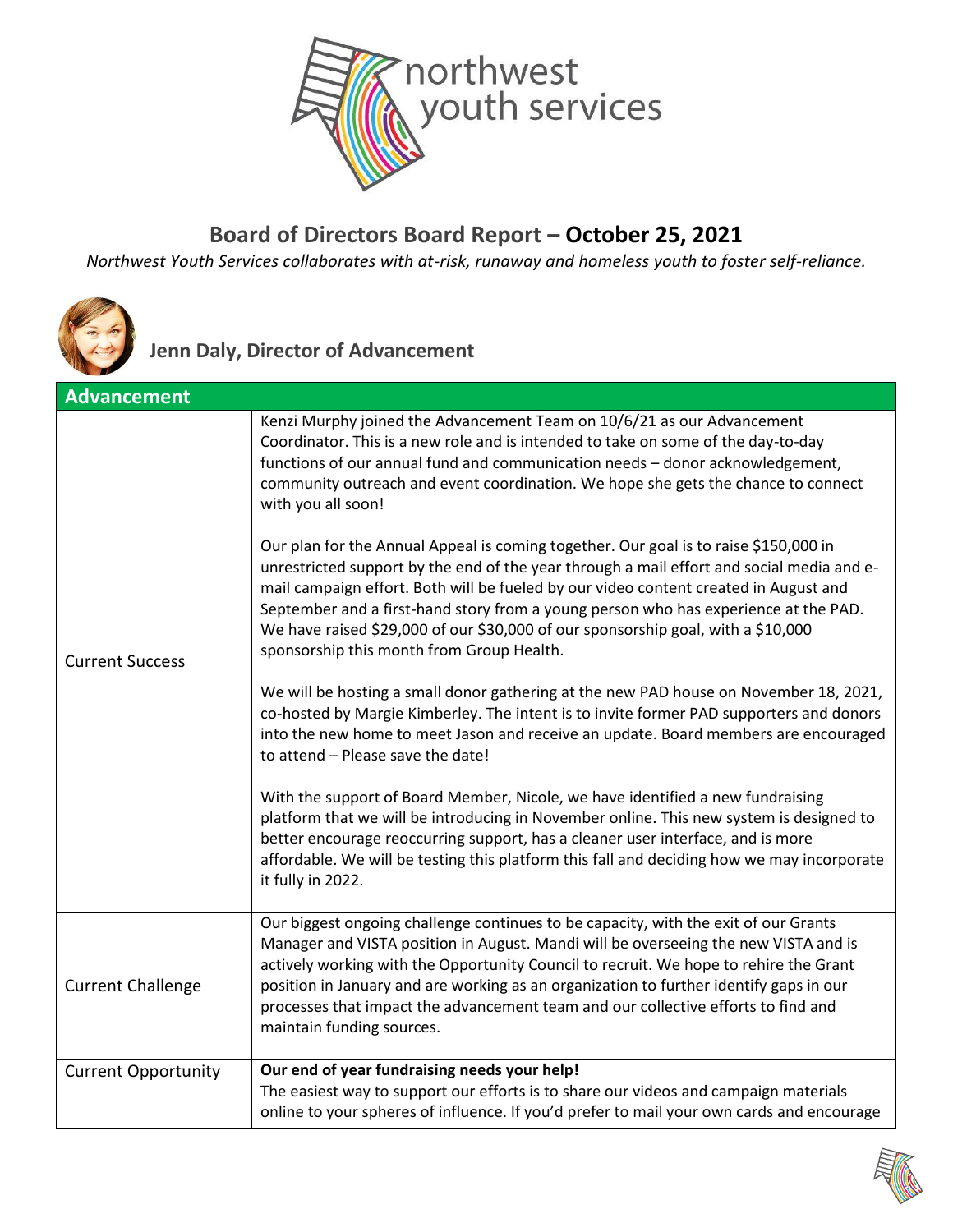|  | support that way, please let us know and we can provide you with cards and postage in<br>early November.                                                                                                                                                                                                                                                                                                                                                        |
|--|-----------------------------------------------------------------------------------------------------------------------------------------------------------------------------------------------------------------------------------------------------------------------------------------------------------------------------------------------------------------------------------------------------------------------------------------------------------------|
|  | We have published two information pages online:                                                                                                                                                                                                                                                                                                                                                                                                                 |
|  | We have three PAD open houses scheduled for November and December. We are<br>organizing the Community Partners and Neighborhood events to be more guided tours<br>with small groups of 4-6 and a tour guide who will walk through the home together. We<br>will not be encouraging folks to stay for long but will have representatives from the<br>organization available in the garage for conversations. If you would like to help, please let<br>Jenn know! |
|  | 11/16/2021   4:00 - 6:00 PM - Community Partners and Funders. This invite will be made<br>via e-mail to partners we work with in the community. Tour style as explained above.                                                                                                                                                                                                                                                                                  |
|  | 11/18/2021   5:00 - 6:30 PM - Donor Reception co-hosted by Margie Kimberley. Invites<br>will be mailed the week of 10/25.                                                                                                                                                                                                                                                                                                                                       |
|  | 12/2/2021   4:30 - 6:30 PM - Neighborhood Open House. Tour style as explained above.<br>Invites will be mailed the first week of November to the Viewmont neighbors. We<br>anticipate other neighbors will hear and ask to attend. Board Volunteers encouraged to<br>attend!                                                                                                                                                                                    |
|  |                                                                                                                                                                                                                                                                                                                                                                                                                                                                 |



# **Paula Matthysse, Director of Finance & Operations**

| <b>Finance &amp; Operations</b> |                                                                                                                                                                                                                                                                                                                                                                                                                                                                                                                                                                                                                                                                                                                     |
|---------------------------------|---------------------------------------------------------------------------------------------------------------------------------------------------------------------------------------------------------------------------------------------------------------------------------------------------------------------------------------------------------------------------------------------------------------------------------------------------------------------------------------------------------------------------------------------------------------------------------------------------------------------------------------------------------------------------------------------------------------------|
| <b>Current Success</b>          | The 2020 annual financial statements and single audit is wrapping up the final<br>$\bullet$<br>items for completion and will include only a single finding for correction, down<br>from six the previous year.<br>All service teams have met with Finance to produce an initial 2022-2023 draft<br>budget for each service pillar, focusing on future planning for service<br>improvement and long-term goals. Finance continues working toward developing<br>strong financial skills for all pillar managers to take part in organization operations<br>and decentralize financial knowledge.<br>Our Data team completed quarterly reports and is preparing the Management<br>Team for upcoming narrative reports. |
| <b>Current Opportunity</b>      | Finance has chosen an Expense Management and Accounts Payable Software to<br>$\bullet$<br>automate our costly manual processes. The new software will integrate with our<br>current QuickBooks Software, assist with capacity building and allow for future<br>growth. A phased implementation is planned for 2022.                                                                                                                                                                                                                                                                                                                                                                                                 |

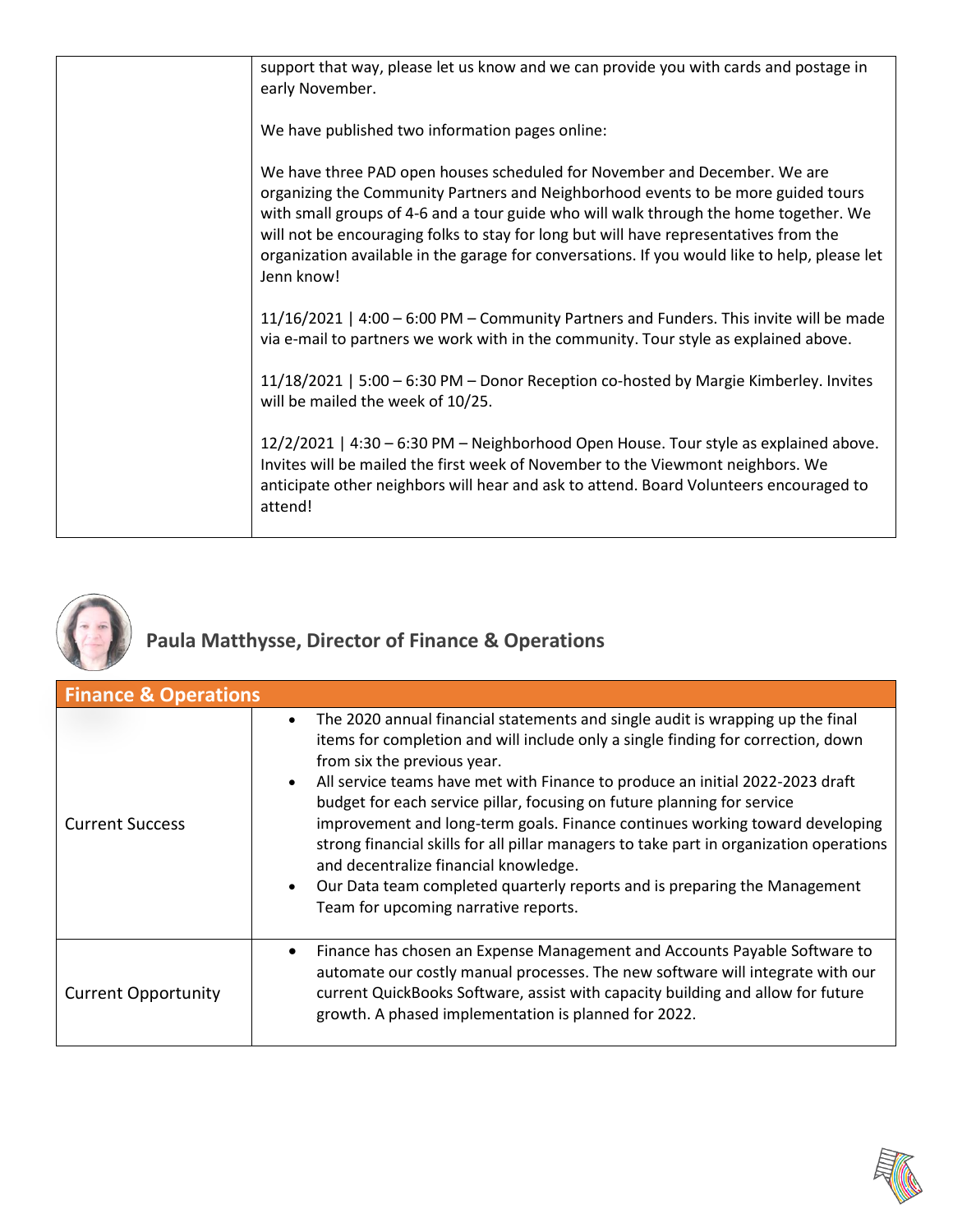

## **Rachel Handy, Director of Engagement Services**

| <b>Engagement Services</b> |                                                                                                                                                                                                                                                                                                                                                                                                                                                                                                                                                                                                                                                                                                                                                                                                                                                                                                                                                                                                                                                                                                                                                                                                                        |
|----------------------------|------------------------------------------------------------------------------------------------------------------------------------------------------------------------------------------------------------------------------------------------------------------------------------------------------------------------------------------------------------------------------------------------------------------------------------------------------------------------------------------------------------------------------------------------------------------------------------------------------------------------------------------------------------------------------------------------------------------------------------------------------------------------------------------------------------------------------------------------------------------------------------------------------------------------------------------------------------------------------------------------------------------------------------------------------------------------------------------------------------------------------------------------------------------------------------------------------------------------|
| <b>Current Success</b>     | The Engagement team across Skagit and Whatcom is working diligently to help<br>$\bullet$<br>our young community members get vaccinated. This project has been extremely<br>successful, and the cash incentives have been helpful to youth.<br>October is a busy month with many reports, renewals, grant applications, and<br>contract audits. It has been a great team effort to coordinate all the pieces and<br>I'm so grateful for our Engagement leaders as they balance day-to-day busyness<br>with these important deadlines.<br>The SOP RHY contract carry over request was successfully submitted and we are<br>hoping will be approved in the next couple months. This would allow us to carry<br>over \$50,000 for outreach services into this next grant year.<br>Our young people across all counties are being incredibly supported by the team<br>in all ways possible, as we have shifting of staff and services this fall. I can't speak<br>highly enough about every person working in Engagement (and those who<br>collaboratively support this pillar!) and for the way they show up daily, giving<br>100%. It's an honor to work with such amazing, caring professionals.                         |
| <b>Current Challenge</b>   | Hiring! We will have several open positions in Engagement Services. Bittersweet<br>news from SOP Coordinator, Peter, this month is that he accepted an awesome<br>new position and will be leaving the organization the end of the month. SOP<br>Specialist, Kata, also received an exciting new position, and we will be hiring for<br>both these positions. We are so excited for them both and grateful for Kata's<br>ability to stay on staff on a very part-time basis to support outreach for the rest of<br>the year.<br>The Ground Floor shift coverage through these transitions and scheduled staff<br>time off is a challenge during this time. Rowan is amazing and working tirelessly<br>to keep services going on full days. Additionally, the number of youth accessing<br>services at the Ground Floor has doubled this year and we expect that trend to<br>continue. Staffing to meet these needs is in the works.<br>Increased youth needs during the cold months mean our outreach and day spaces<br>will be even more vital these coming months. The Skagit team is working on a<br>plan to meet these needs at the Burlington office and working together to cover<br>outreach routes with Adair. |
| <b>Current Opportunity</b> | We were able to connect with the folks at Road2Home, who are taking over the<br>staffing for the IQF facility in Bellingham. We are hopeful that this connection will<br>help us streamline a referral process for youth who test positive for Covid.<br>Adair and I are looking forward to connecting with providers that have also<br>received hotel funding through Public Health. This is an opportune moment to<br>coordinate safe shelter services going into winter time.<br>Winter Shelter plans in Bellingham are under way and we are excited about this<br>opportunity to best serve young people this coming season.                                                                                                                                                                                                                                                                                                                                                                                                                                                                                                                                                                                       |

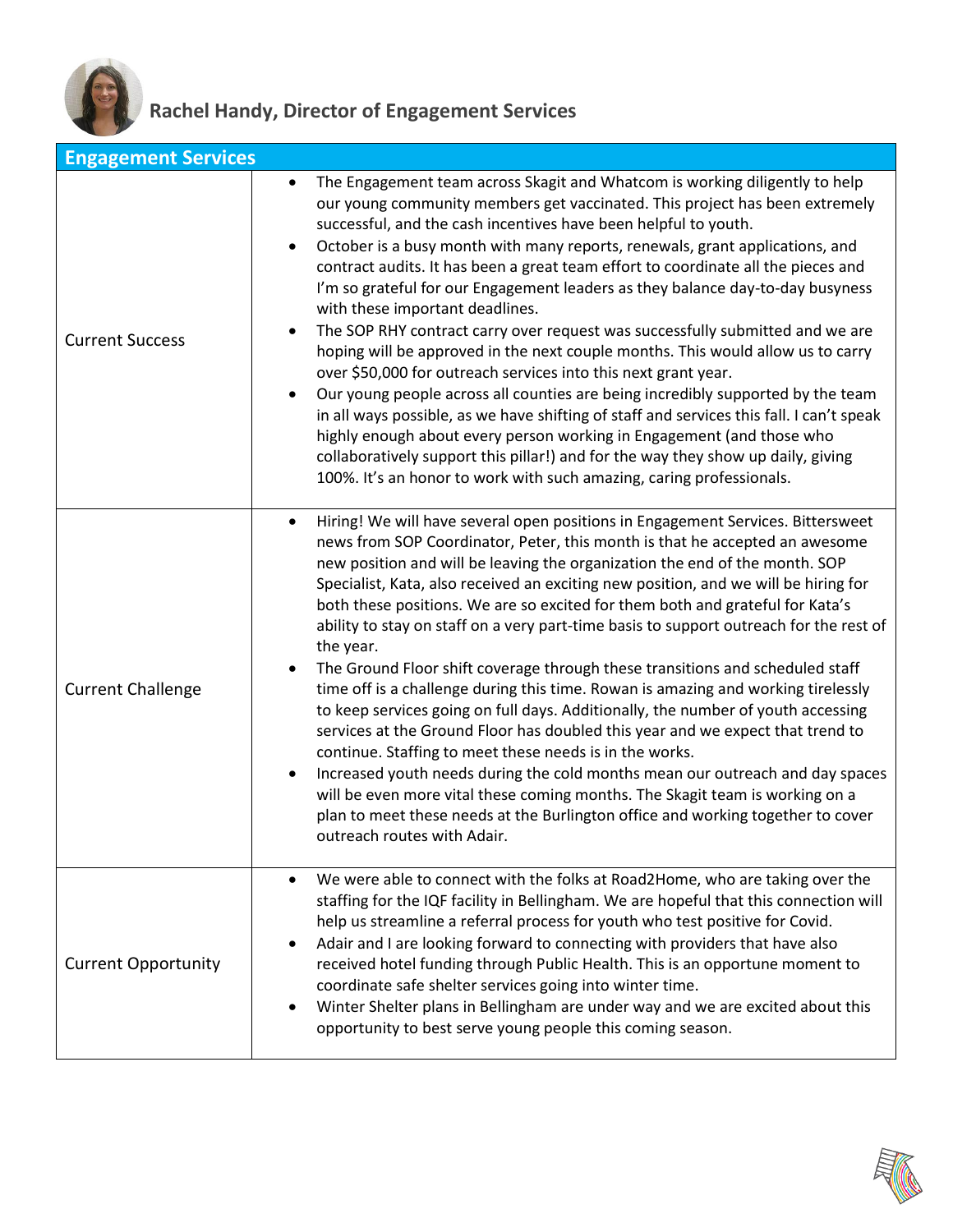

## **Luis Reyna, Director of Whatcom Housing**

| <b>Whatcom Housing</b>     |                                                                                                                                                                                                                                                                                                                                                       |
|----------------------------|-------------------------------------------------------------------------------------------------------------------------------------------------------------------------------------------------------------------------------------------------------------------------------------------------------------------------------------------------------|
|                            | THE PAD                                                                                                                                                                                                                                                                                                                                               |
|                            | The new PAD location has been a hot topic for the month of October. We were<br>٠<br>able to have multiple staff from the agency visit the new home and even share a<br>meal in the space. We are looking forward to continuing the visioning process of<br>how the space will function which will include input from both staff and youth.            |
|                            | COMMUNITY-BASED<br>The Community-Based Housing Team has been working with the Eviction<br>$\bullet$                                                                                                                                                                                                                                                   |
|                            | Prevention Team to ensure continuation of services for youth exiting<br>homelessness. Once youth have identified a housing opportunity, the<br>Community-Based Team assists with all costs and supports associated with<br>moving, and the Eviction Prevention Team assists the youth with continued rental<br>assistance. It is a great team effort! |
| <b>Current Success</b>     | 22 NORTH                                                                                                                                                                                                                                                                                                                                              |
|                            | We have successfully seen a few youth exit this month which means we will be<br>$\bullet$<br>moving in new youth. The team is preparing move in kits for the new youth so<br>they have the essentials for their new apartment space.                                                                                                                  |
|                            | <b>EVICTION PREVENTION</b>                                                                                                                                                                                                                                                                                                                            |
|                            | The Eviction Prevention Team is now complete! Mario will continue to oversee<br>direct service in both counties and provide support to our coordinators, Juan in<br>Skagit, and Addison and Sophia in Whatcom.<br><b>SKAGIT</b>                                                                                                                       |
|                            | The Skagit office is preparing to open the space for walk-in hours! This will allow<br>youth to rest, dry off, charge devices, make hot food, work on the computer, and<br>of course connect with our team. The plan is to start one day a week and slowly<br>expand while ensuring we follow COVID protocols.                                        |
|                            | Gabby Rigby has stepped into an interim Manager position as Kellie is no longer<br>$\bullet$<br>an employee at NWYS. We are currently restructuring the PAD leadership team<br>but until then I will be providing additional support to the PAD.                                                                                                      |
| <b>Current Challenge</b>   | We are still working on hiring a Community-Based Housing Manager but have a<br>few potential candidates who we will interview next week.                                                                                                                                                                                                              |
|                            | With the Youth Action Committee up and running I am excited for the<br>$\bullet$                                                                                                                                                                                                                                                                      |
|                            | opportunity to collaborate with them on multiple projects.<br>We are currently seeking more training opportunities for staff. Especially                                                                                                                                                                                                              |
| <b>Current Opportunity</b> | refresher trainings for staff who want to improve their current skills. There will<br>hopefully be opportunities to have our own staff become certified trainers in<br>different areas and share their knowledge with the rest of the team!                                                                                                           |

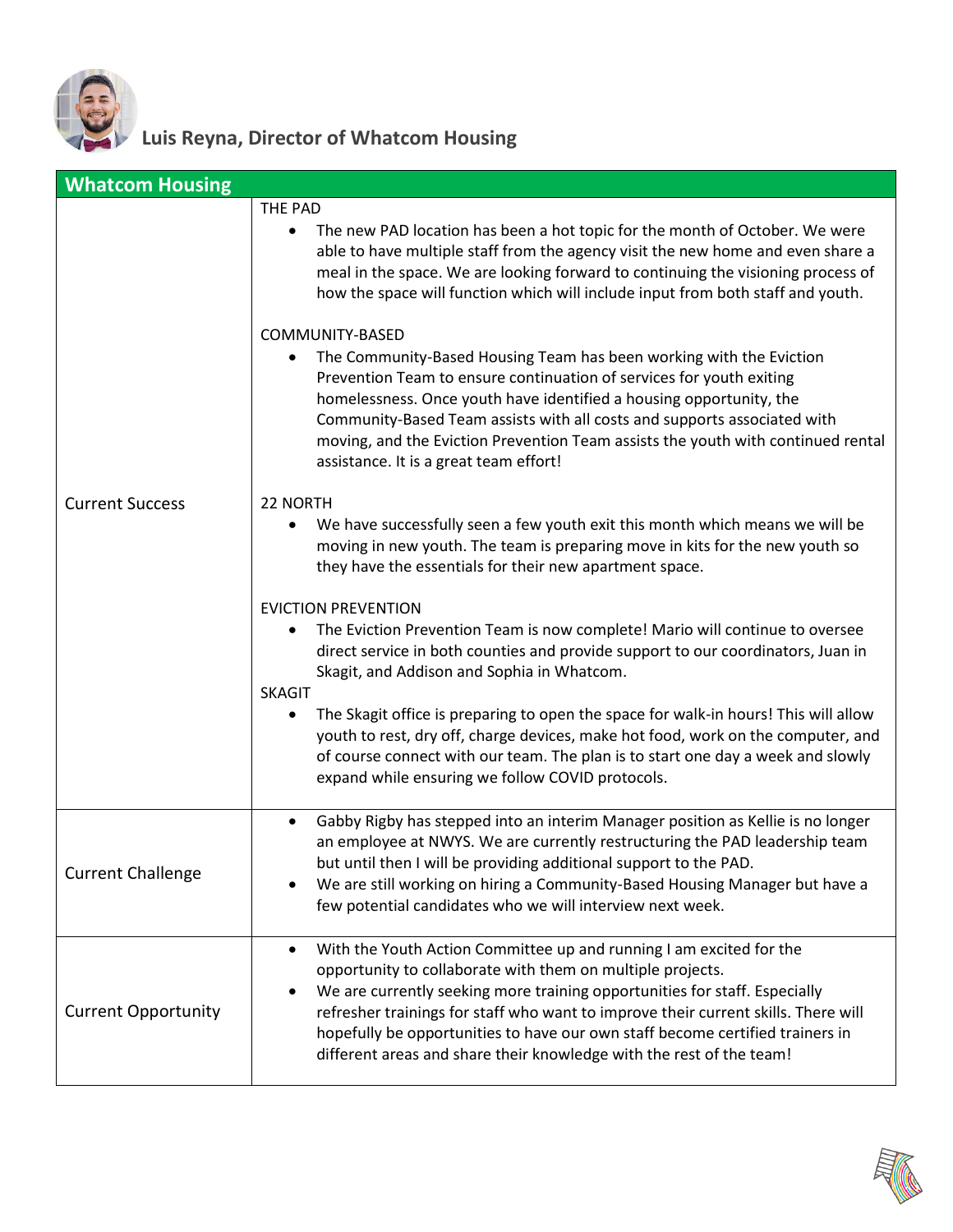#### **Maverick Tang, Director of Community & Healing Services**

| <b>Community &amp; Healing Services</b> |                                                                                                                                                                                                                                                                                                                                                                                     |
|-----------------------------------------|-------------------------------------------------------------------------------------------------------------------------------------------------------------------------------------------------------------------------------------------------------------------------------------------------------------------------------------------------------------------------------------|
| <b>Current Success</b>                  | Art Hive drop-in hours have been solidified and we are working on increasing<br>youth and staff awareness around the activities and services that can be accessed<br>in the space.<br>I am continuing to build out the Community and Healing Services pillar and<br>discovering many opportunities for services that were previously segmented from<br>each other to be integrated. |
| <b>Current Challenge</b>                | We are a new team in many respects and are in the initial stages of getting to<br>know one another – this involves working to create role clarity, develop a team<br>workflow, build service infrastructure, and improve communication pathways.                                                                                                                                    |
| <b>Current Opportunity</b>              | Continuing to craft the Art Hive space into a service hub for the youth in our<br>community.                                                                                                                                                                                                                                                                                        |



## **Shantel Rapp, Director of Human Resources**

| Much has been happening in the Culture and Employee Relations pillar. We have been<br>busy with orientations and bringing many new team members onboard. It has been a joy<br>to have the Community Advocates join us in the Prospect office. Additionally, I am<br>grateful to have Barrett, HR Assistant, join the team. She has been a great addition. She is<br>learning quickly and helping me out immensely.<br>We welcome the following team members to Northwest Youth Services!<br>The PAD:<br>Haley McCauley, Youth Advocate – Haley started on September $8th$ , I am sorry I<br>missed her on my last board report.<br><b>Current Success</b><br>Charlie Butz, Youth Advocate - started October 13th<br>about this in my next board report. Please stay tuned.<br>Ground Floor:<br>Shannon Rogowski, Youth Advocate - started October 13th<br><b>Eviction Prevention:</b><br>Sophia Roberts, Whatcom Eviction Prevention Coordinator - started October 20 <sup>th</sup> | <b>Culture &amp; Employee Relations</b> |                                                                                         |
|-------------------------------------------------------------------------------------------------------------------------------------------------------------------------------------------------------------------------------------------------------------------------------------------------------------------------------------------------------------------------------------------------------------------------------------------------------------------------------------------------------------------------------------------------------------------------------------------------------------------------------------------------------------------------------------------------------------------------------------------------------------------------------------------------------------------------------------------------------------------------------------------------------------------------------------------------------------------------------------|-----------------------------------------|-----------------------------------------------------------------------------------------|
|                                                                                                                                                                                                                                                                                                                                                                                                                                                                                                                                                                                                                                                                                                                                                                                                                                                                                                                                                                                     |                                         |                                                                                         |
|                                                                                                                                                                                                                                                                                                                                                                                                                                                                                                                                                                                                                                                                                                                                                                                                                                                                                                                                                                                     |                                         |                                                                                         |
| Skagit Team: New hire on the way!                                                                                                                                                                                                                                                                                                                                                                                                                                                                                                                                                                                                                                                                                                                                                                                                                                                                                                                                                   |                                         | The PAD is undergoing some exciting leadership changes and I will have more information |

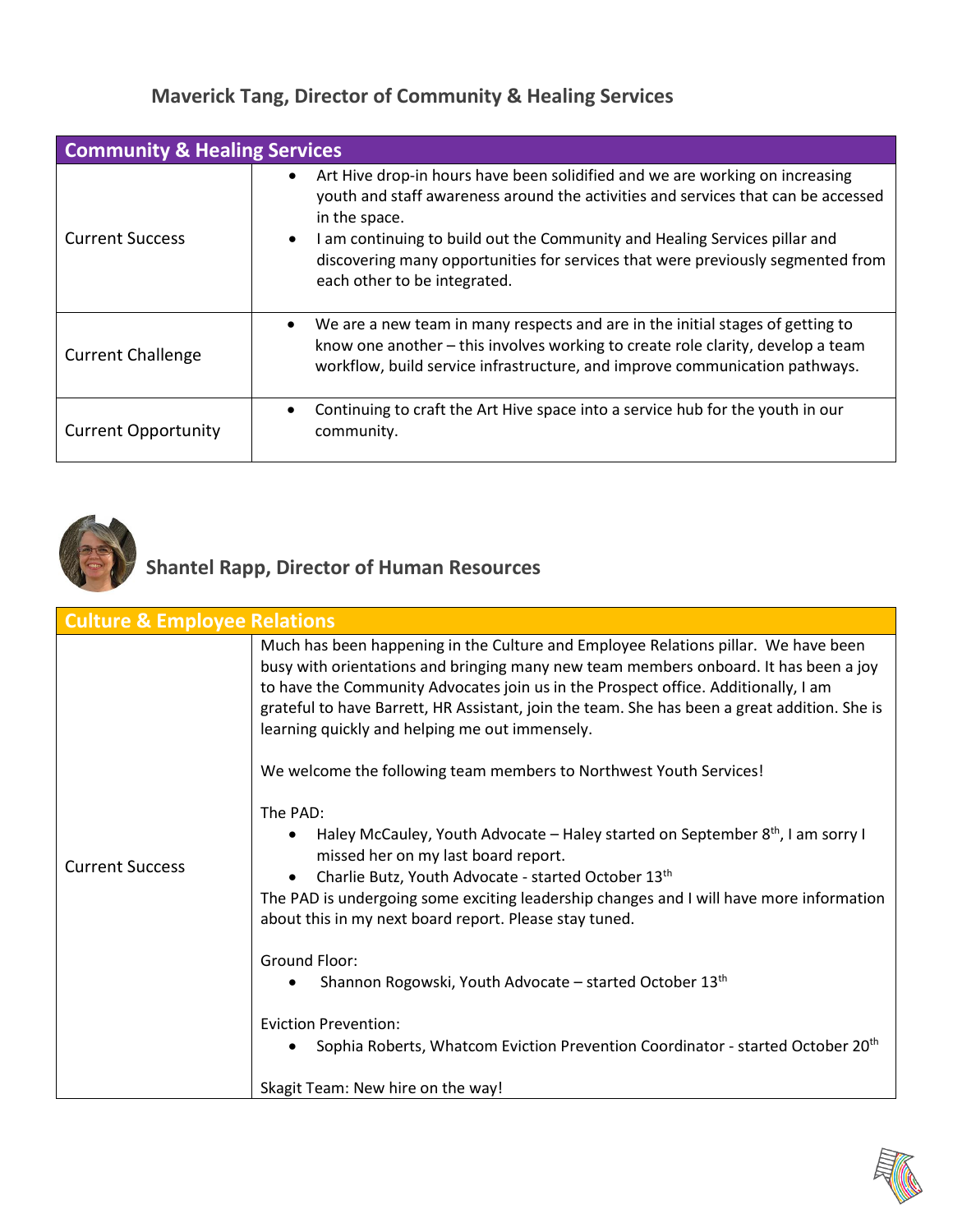|                          | Mary Garcia will be starting soon. They have accepted our offer for the Skagit<br>$\bullet$                                                                                          |
|--------------------------|--------------------------------------------------------------------------------------------------------------------------------------------------------------------------------------|
|                          | Housing Case Manager position. We are in process of setting up their orientation                                                                                                     |
|                          | date.                                                                                                                                                                                |
|                          |                                                                                                                                                                                      |
|                          | <b>Beyond Hiring:</b>                                                                                                                                                                |
|                          | The leadership training with Mike Beebe has concluded. This was a valuable training. The                                                                                             |
|                          | resources provided have been saved for continued supervisor use and will be provided to<br>future supervisors joining NWYS. It feels good to have a training where we are all on the |
|                          | same page and provided with the same resources and common language and tools for the                                                                                                 |
|                          | future.                                                                                                                                                                              |
|                          |                                                                                                                                                                                      |
|                          | The Cultural Impact Committee has been formed and they will begin meeting this month.                                                                                                |
|                          | Current work in progress:                                                                                                                                                            |
|                          | I have been working on the personnel manual for 2022. The manual we have been                                                                                                        |
|                          | utilizing is from 2019 and really needs an update. The plan is to have it reviewed by our                                                                                            |
|                          | attorney and get it to the Board for approval in the next month to month and a half.                                                                                                 |
|                          | Reviewing the personnel manual will also be a task for the Cultural Impact Committee<br>(CIC) once it is fully underway. I anticipate they may start a review in 2022 and possibly   |
|                          | have changes mid-year of 2022 or the beginning of 2023.                                                                                                                              |
|                          |                                                                                                                                                                                      |
|                          | We are meeting with our Rice Insurance Broker to go over health insurance costs in the                                                                                               |
|                          | coming weeks in preparation to send out open enrollment documents in late November,                                                                                                  |
|                          | early December, for the new year.                                                                                                                                                    |
|                          | Annual notifications regarding our Simple IRA will be sent out to all qualifying staff by the                                                                                        |
|                          | end of October. This will provide a reminder to eligible team members who may have not                                                                                               |
|                          | signed up in the past.                                                                                                                                                               |
|                          |                                                                                                                                                                                      |
|                          | The following team members have left the organization or will be leaving the organization                                                                                            |
|                          | this month. We sincerely wish them well in their future endeavors.<br>Kellie Shanahan, PAD Program Manager, left NWYS on October 13th.                                               |
|                          | Peter Miterko, Street Outreach Coordinator, last day will be October 28 <sup>th</sup> . Peter is<br>$\bullet$                                                                        |
|                          | moving on to an opportunity in Skagit county.                                                                                                                                        |
|                          | Max Ortiz, PAD Youth Advocate, last day will be October 30 <sup>th</sup> . Max will be                                                                                               |
|                          | relocating to Seattle.                                                                                                                                                               |
|                          | Serena Streitman, PAD Youth Advocate, last day will be October 31 <sup>st</sup> . Serena has                                                                                         |
|                          | decided to focus fully on her educational goals.                                                                                                                                     |
|                          | Gaia McKee, temporary Skagit Housing Case Manager, last day will be October<br>29 <sup>th</sup> . Gaia has completed her temporary position with the organization.                   |
| <b>Current Challenge</b> |                                                                                                                                                                                      |
|                          | We have done a lot of hiring recently and the following positions remain open:                                                                                                       |
|                          | On-call PAD Youth Advocate                                                                                                                                                           |
|                          | Skagit Engagement Coordinator - bilingual experience needed<br>٠                                                                                                                     |
|                          | Ground Floor Youth Advocate - two positions to fill<br>٠                                                                                                                             |
|                          | PAD Case Manager - interviews in process<br>٠                                                                                                                                        |
|                          | Community-Based Housing Manager - interviews in process<br>$\bullet$                                                                                                                 |
|                          | Whatcom Housing Case Manager - interviews in process<br>٠<br><b>Community Engagement VISTA</b>                                                                                       |
|                          | If you know of anyone who may be interested in any of these positions, please direct                                                                                                 |
|                          | them to our website for more information, https://www.nwys.org/jobs.                                                                                                                 |